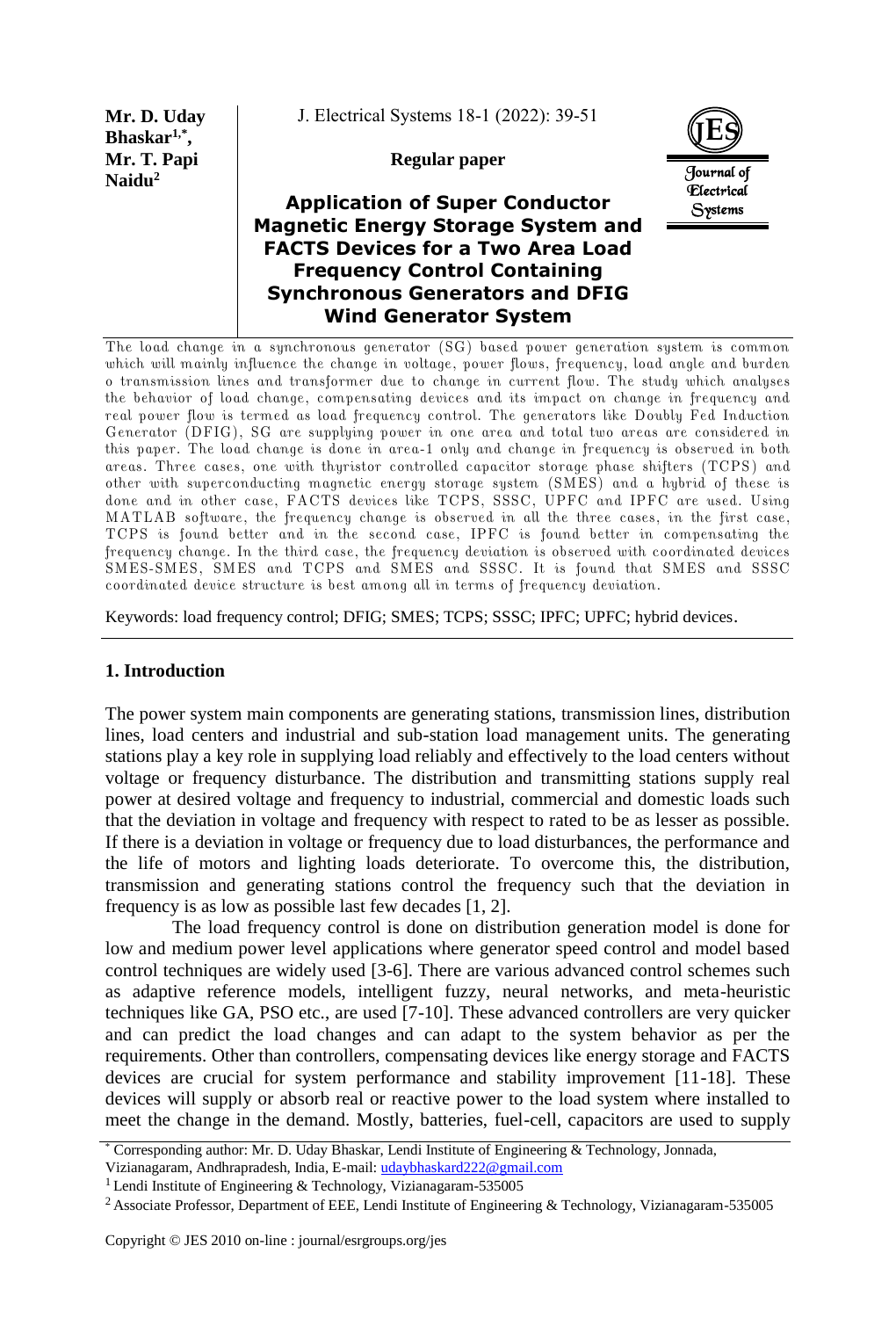real power when load increases and absorb when load decreases. The inverter which connects these dc supply energy sources to ac grid will control reactive power flow. The FACTS devices are controlled voltage and current control switches like IGBTs, SCRs. The FACTS devices include thyristor controlled capacitor storage phase shifters (TCPS), STATCOM, SSSC, IPFC, UPFC, and SVC are used for voltage, frequency, load angle and reactive power flow compensation.

There are three hierarchical frequency controls, namely, primary, secondary and tertiary controls [19-21]. The governor action for the generator-turbine that is responsible for fuel input and thereby frequency control is called primary frequency control. This will maintain the generator station side overall frequency stability, balancing power between generation and the load. The Automatic Generation Control (AGC) is the control level for two or more areas in a large power system, which is said to be secondary level of frequency control. The frequency level control between the main grid and the micro-grid is said to be tertiary control. The knowledge on all these levels of control helps in effective design control of LFC [16]. The natural frequency response in a power system refers to the combined effect on generator and AGC's [6].

In this paper, three cases are discussed with first case load change in area-1 only for frequency compensation, one with SMES, other with only TCPS and also a hybrid of these SMES and TCPS. In the other case, TCPS, SSSC, UPFC and IPFC devices are used and the frequency compensation is discussed. In the final case, coordinated FACTS and energy storage devices are placed in each area and the frequency deviation is examined. To find the better device among these in terms of frequency compensation, complexity of control and price are done. The second section discuses the area control error in a two area system mathematically, third section discuss the DFIG wind-turbine system performance based on load frequency concept. The fourth section discusses test bed under study and also the design of these energy and FACTS devices and later in fifth section observes the results and analyzes behavior during sudden load change. Finally, conclusions and major findings of the work are described.

## **2. Mathematical modeling of the two area system control error**

The modification in the frequency because of load variation for a two area system is discussed in this section. The two areas are depicted with suffix A and B for easy understanding and the frequency control is as below. The composite frequency response  $(\beta_s)$  can be defined in terms of system governor droop function in  $(R_s)$  Hz per pu power and characteristic load damping (Ds) in pu power per Hz as [12]

$$
\beta_s = \frac{1}{R_s} + D_s \tag{1}
$$

The equation (1) helps to understand the frequency regulation in a multi-area power system. The natural response of the frequency restrains the variation in the frequency due to generation-load disparity, which requires an effective control. The steady-state frequency deviation in pu frequency ( $\Delta f$ ) under active power imbalance ( $\Delta P$ <sub>L</sub>) in pu power is defined as

$$
\Delta f = -\frac{\Delta P_L}{\beta_s} \tag{2}
$$

The expression (2) refers to the primary level of frequency control. The Automatic Generation Control (AGC), based frequency level control is known as secondary or supplementary control that depends on two areas frequency control which restores tie-line system frequency to its supposed values. This control level plays a vital role controlling all the area's active power and frequency parameters and hence balances generation-load error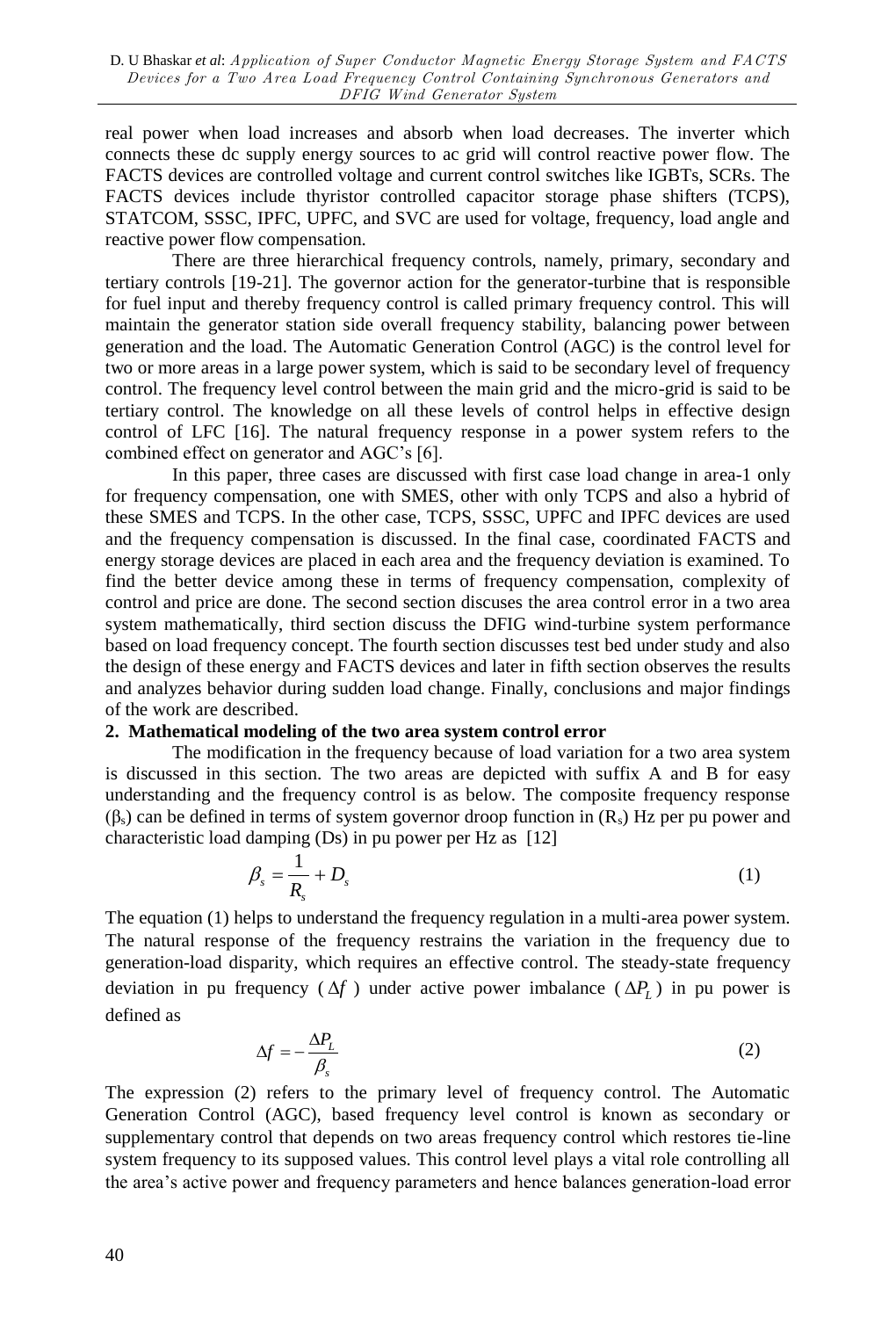which is referred to as Area Control Error (*ACE*), in MW. The interconnected tie-line bias control (TBC) [7, 8] helps in regulating and balancing all the areas frequency independently. The *ACE* is computed in terms of actual (Ta) and scheduled  $(T<sub>s</sub>)$  exchange power of the line and actual (f) and nominal  $(f_0)$  system frequency based on balancing area frequency bias (B) according to:<br>  $ACE = (T_a - T_s) - 10B(f - f_0)$ 

$$
ACE = (T_a - T_s) - 10B(f - f_0)
$$
\n(3)

where  $B$  is a negative value in terms of  $MW/0.1Hz$ . It is set to match the balancing area's frequency response coefficient, and must not be less than 1% of balancing area's estimated yearly peak demand per 0.1Hz change [9].

For two areas A and B, the *ACE* in each area is stated as:  
\n
$$
ACE_A = (T_{Aa} - T_{As}) - 10B_A (f - f_0)
$$
\n
$$
ACE_B = (T_{Ba} - T_{Bs}) - 10B_B (f - f_0)
$$
\n(5)

Without loss of generality, under the assumption that all the line line power terms of the two areas are zero, given by  $T_{Aa} - T_{As} = (T_{Ba} - T_{Bs})$ . This helps to find the frequency deviation

using the equations (4) and (5), we have  
\n
$$
f - f_0 = \frac{ACE_A + ACE_B}{-10(B_A + B_B)}
$$
\n(6)

From the equation (6), we can conclude that, the change in the system frequency is directly proportional to vector sum of all the individual *ACE*s. Now the ACE is derived under TBC scheme in terms of power imbalance  $\Delta P_L$  and individual areas composite frequency

response is expressed as:  
\n
$$
ACE_A = (T_a - T_s) - 10B_A (f - f_0)
$$
\n
$$
= (-\Delta P_L + \Delta P_{GA} - \Delta P_{LA}) - 10B_A (f - f_0)
$$
\n
$$
= (-\Delta P_L - \beta_A \Delta f) - 10B_A \Delta f
$$
\n
$$
= -\Delta P_L - (\beta_A + 10B_A) \Delta f
$$
\n(7a)

Further change in generation and load in area-A  $(\Delta P_{GA}, \Delta P_{LA})$  as

$$
\Delta P_{GA} = -\frac{1}{R_A} \Delta f, \ \Delta P_{LA} = D_A \Delta f \tag{7b}
$$

The definition of steady-state frequency deviation *∆f=-∆PL/β<sup>S</sup>* is used for ACE for both areas and solving for individual ACE using the above equations

$$
ACE_A = \left(\frac{\beta_A + 10B_A}{\beta_s} - 1\right) \Delta P_L
$$
\n(8a)

and,

$$
ACE_B = \frac{\beta_B + 10B_B}{\beta_s} \Delta P_L
$$
\n(8b)

where

where  

$$
B_A = \beta_A = \frac{1}{R_A} + D_A, B_B = \beta_B = \frac{1}{R_B} + D_B, \beta_s = \beta_A + \beta_B = \frac{1}{R_A} + \frac{1}{R_B} + D_A + D_B.
$$

Based on the explanation given for equation (3) and (4) and reference number  $[9]$ ,  $-10B_A = \beta_A$ ,  $-10B_B = \beta_B$ , we get  $ACE_A = -\Delta P_L$  and  $ACE_B = 0$ 

It means for the control of frequency in one area, i.e., AGC or ACE in area-A will react to its own power imbalance to meet the frequency response of the system, where ACE in area-B do not react, but will be a part in the governor and load frequency control response.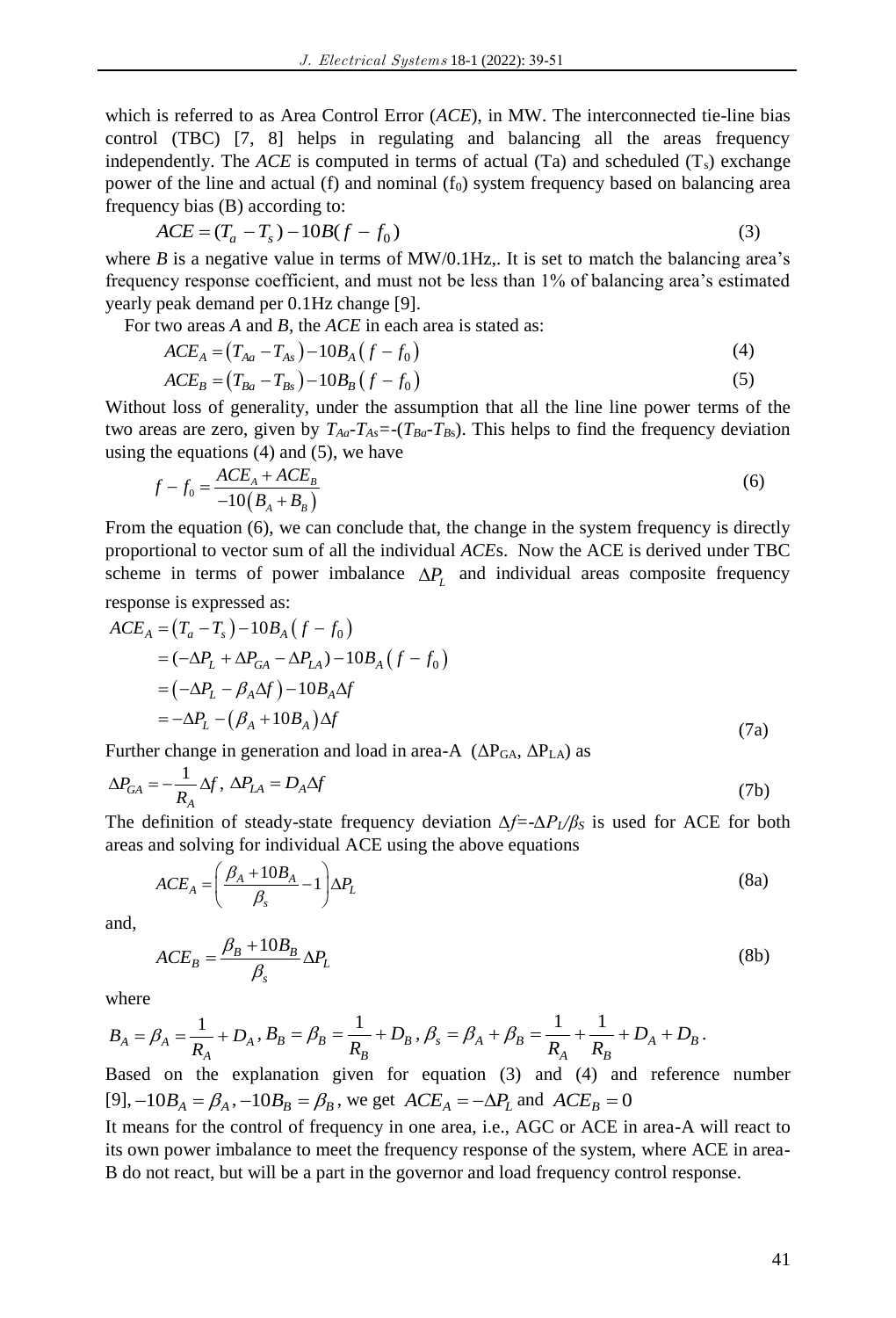## **3. The DFIG wind turbine modeling based on load data**

### 3.1 DFIG modeling based on load data

In this section, the deviation in the source to load real power change for the Doubly Fed Induction generation (DFIG) is discussed. The electromagnetic torque  $(EMT - T_e)$ developed by the DFIG in terms of moment of inertia is J,  $\omega_r$  is rotor speed, B is friction coefficient,  $\mathbf{T}_1$  is load torque [22]

$$
T_e = J \frac{d\omega_r}{dt} + B\omega_r + T_l
$$
\n(9a)

$$
= (Js + B)\omega_r + T_l \tag{9b}
$$

If multiplying with  $\omega_{error}$  on both sides of equations to get the power parameters of DFIG can be expressed in terms of rotor angular speed  $(\omega_r)$ , speed error between reference to actual  $(\omega_{\text{error}})$  as

$$
T_e \omega_{error} = (Js + B)\omega_r \omega_{error} + T_l \omega_{error}
$$
\n(10)

We know that the product of speed and EMT is active power. Simplifying the equation (10) for reference stator power  $(P_s^*)$  in terms of the generator constants, we get the equation (11) as

$$
P_s^* = (K_{in} s + K_{pn})\omega_{error} + P_l
$$
\n(11a)

Now manipulating the power terms in equation (11) like stator output optimal reference power to load power  $(P_1)$  on to the left hand side and speed coefficient terms to the right hand side, we get equation (11b) as

$$
P_s^* - P_l = (K_{in} s + K_{pn}) \omega_{error}
$$
 (11b)

where,  $K_{in} = J^* \omega_r$  and  $K_{pn} = B^* \omega_r$ 

The equation (11b) describes the change in source power to load power and its effect on change in turbine rotor speed  $(\omega_{\text{error}})$ .

### 3.2 The wind turbine modeling in a two area generation control

The electrical power output from the wind turbine-generator set is governed by the conversion of wind kinetic energy tnto mechanical energy by the turbine and further to the electrical energy by the generator. From the basic equations of wind energy conversion, mechanical output power ( $P_{mech}$ ) from turbine is given by [12, 16 & 22]

$$
P_{\text{mech}} = \frac{1}{2} C_p (\lambda, \beta) \rho A v_{\omega}^3
$$
 (12)

Where wind power coefficient  $(C_p)$ ,  $\rho$  is specific density of air, R is radius of wind turbine blade,  $\mathbf{u}_{\omega}$  is wind speed. The C<sub>p</sub> is a function of pitch angle (β) and tip speed ratio (λ).

$$
C_p(\lambda, \beta) = 0.645[0.00912\lambda + \left[\frac{116\lambda_t - 5 - 0.4(2.5 + \beta)}{e^{21\lambda_t}}\right]
$$
(13)

where, 
$$
\lambda_t = \frac{1}{\lambda + 0.08(2.5 + \beta)} - \frac{0.035}{1 + (2.5 + \beta)^3}
$$
 and  $\lambda = \frac{\omega_r R}{\upsilon_\omega}$  (14)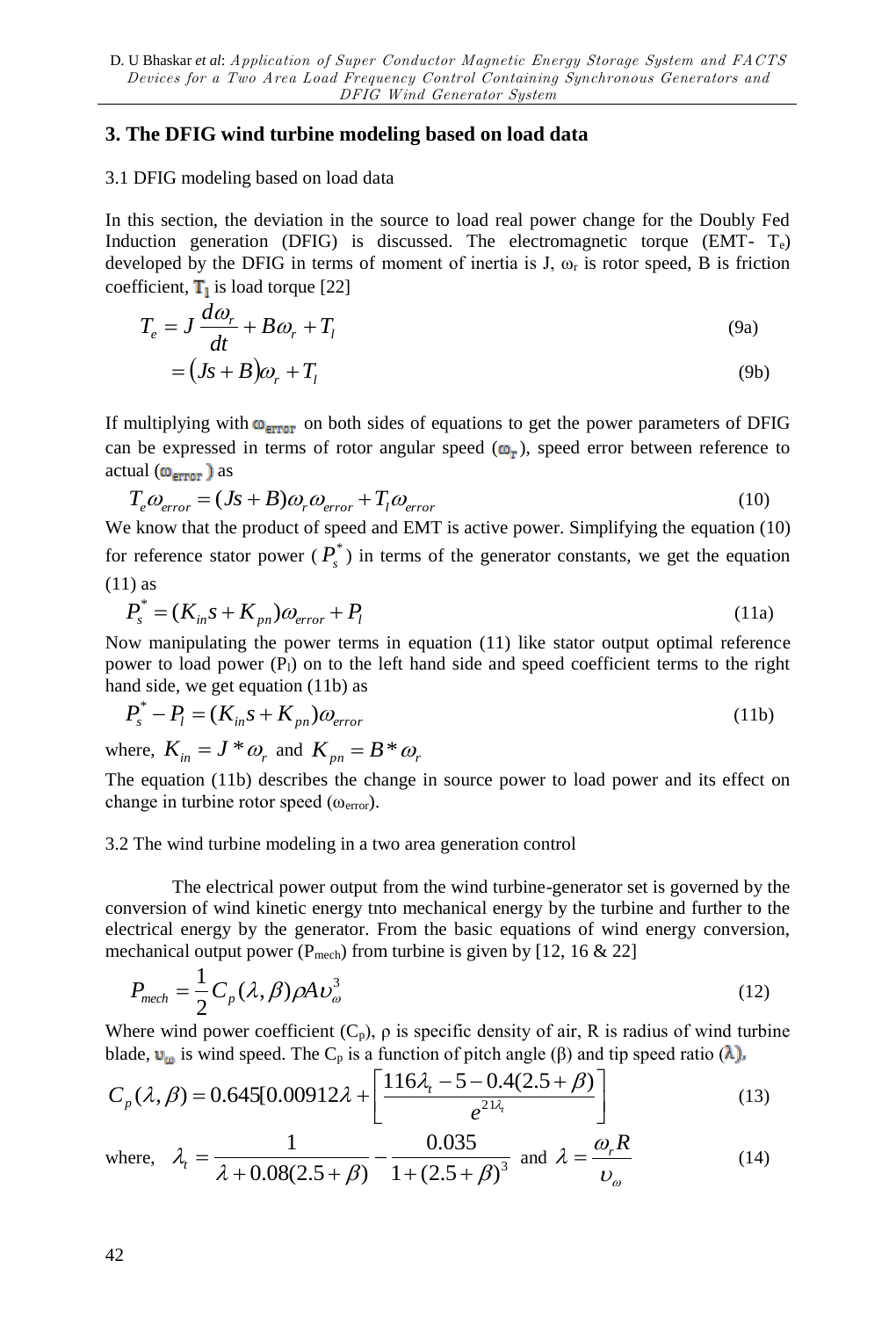The maximum mechanical power output from the wind turbine is defined as a function of mechanical power coefficient ( $C_{p \text{ max}}$ ), optimal wind or rotor speed ( $\omega_{opt}$ ) and turbine blade radius as

$$
P_{\text{max}} = \frac{1}{2\lambda_{opt}^3} \pi \rho C_{p\text{max}} R^5 \omega_{opt}^3 \tag{15}
$$

Solving the equations from 12 to 14, Cp can be expressed as

$$
C_p = \frac{1}{\frac{R + \omega_r}{\omega_o} + 0.08\beta} - \frac{0.035}{\beta^2 + 1}
$$
\n(16)

Now the turbine and the generator modeling is expressed in terms of inertia constants to evaluate the effect the loading on the system [22]. The turbine, generator and system inertia constants  $(H_t, H_g$  and  $H_{sys})$  as

$$
2H_t \frac{d\omega_0}{dt} = T_m - K_{sh}\theta_s - D_{sh}(\omega_t - \omega_r)
$$
 (17a)

$$
2H_s \frac{d\omega_0}{dt} = -T_e + K_{sh}\theta_s + D_{sh}(\omega_t - \omega_r)
$$
\n(17b)

$$
\frac{d\theta_s}{dt} = \omega_0 (\omega_t - \omega_r) \tag{17c}
$$

$$
2H_{sys}\frac{d\Delta f}{dt} + D\Delta f = P_g - P_\omega - P_L \tag{17d}
$$

where 
$$
H_{sys} = \sum_{i=1}^{n} \frac{H_i \omega_{mi}^2}{S_{sys}}
$$
 (17e)

 $ω_0$ ,  $ω_1$ ,  $ω_2$ , and  $ω_{mi}$  are the angular base speed, rotor speed, turbine speed before the gear box and rated mechanical rotor angular velocity of the  $i<sup>th</sup>$  generator. T<sub>m</sub> and T<sub>e</sub> are turbine and EMT of the DFIG.  $K_{sh}$ ,  $D_{sh}$ , and  $\theta_s$  are shaft stiffness, shaft damping constant and the torsion twist constants. N is number of the generators, Hi is the i<sup>th</sup> turbine-generator combined moment of inertia,  $S_{sys}$  is rated capacity of the entire power system network. From the equation (17e), we can conclude that as the penetration of wind resources  $(S_{sys})$ increases, the inertia of the system  $(H_{sys})$  decreases considerably. Now, the affect of percentage deloading (d%) on output generation of the DFIG (Pde) with respect to MPPT based real power generation of the DFIG is

$$
P_{de} = (1 - d\%)P_{MPPT} \tag{18}
$$

The deloading has an effect and will decreases the DFIG power generation and has to be taken seriously for the wind energy conversion system so as to maintain power system load balancing.

### 3.3 Simplified wind turbine model for frequency studies

The change in frequency in any one area is  $dF$ , the low-pass filter time constant is  $T_r$ , washout parameters are  $T_{w1}$  and  $1/R_1$  is conversion gain to convert to rotor speed. The rotor speed limited within lower and upper limits. For DFIG (0.6 to 1.3 p.u.) are speed limits for safe and better operation considering gearwheel and other turbine-generator set parameter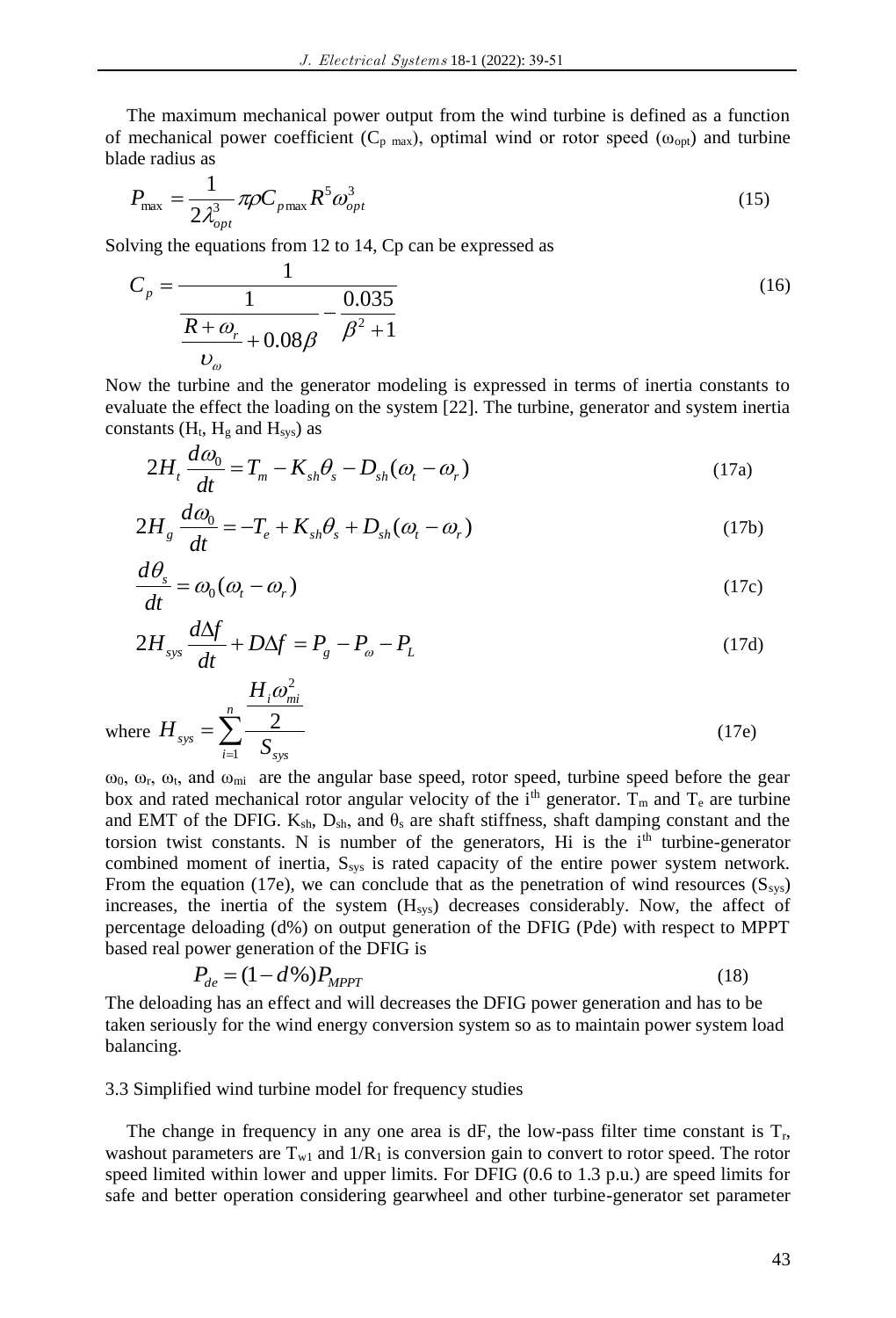safety. The output of this speed gives the reference rotor speed value at that instant. The change in wind rotor speed is given by dw, here in our study, it is considered as constant and zero. The speed change error is given to PI controller and added to speed error reference parameter. The reference and actual speed are given with wind turbine time constant is  $(T_{a1})$  gives the real power flow. The power flow is cut-off between minimum and maximum values and this is change in real power flow change. The sub-system model of DFIG wind energy conversion system for the load frequency response [22] is shown in Fig.1. The rotor speed lookup table and inertia parameters are also shown.



**Fig.1 DFIG based sub-system model for load frequency control (LFC)**

# **4. Two area test bed system and compensating devices design considered in our case study**

### 4.1 Two area test bed system under study

The two area generation system for load frequency control study is shown in Fig.2a. This system is having two areas connected by a tie-line with equivalent impedance of transmission line as  $X_{12}$ . The current is expected to flow from area 1 to area 2. If due to load switching or generation scheduling, frequency, real power will change and reach a steady-state after certain oscillations based on these disturbances. To improve the oscillations damping FACTS devices are used. In are 1, the voltage is at angle  $V_1 \angle \delta_1$  and in area 2 is  $V_2 \angle \delta_2$ . The angle injected/absorbed by FACTS device is  $1 \angle \phi$ , therefore voltage at bus 2 is  $V_1 \angle (\delta_1 + \phi)$ . This angle can be positive or negative based on disturbance and oscillation value. Based on the effective control of this angle Φ, that much effective the FACTS device. Each area consists of GENCO, load and WECS as shown in Fig. 2b. The WECS is a DFIG based system which will be dealt in next section.



**Fig.2a Two-area system under study with FACTS devices Fig.2b one area source, load schematic**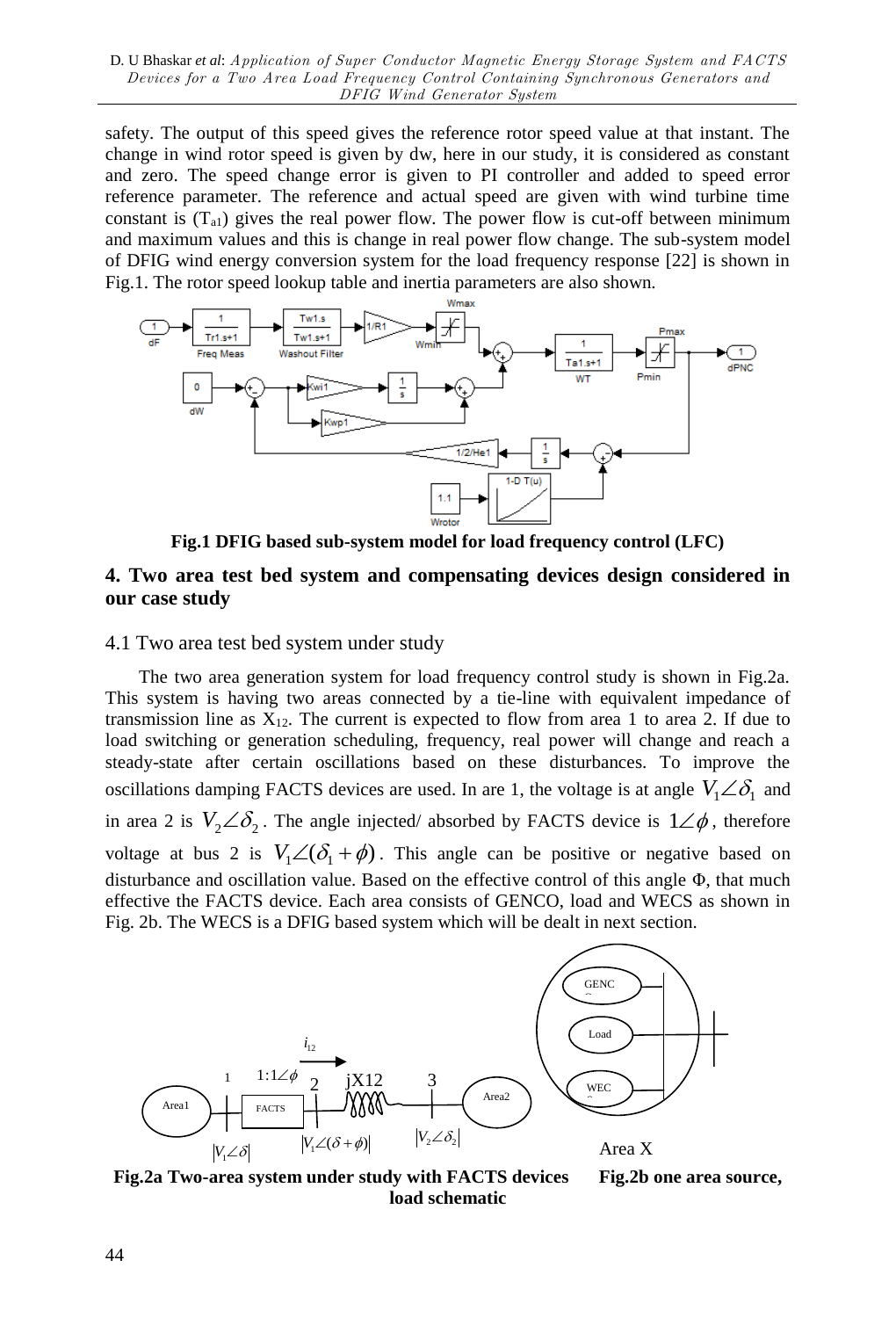Due to the disturbance like load switching, there will be frequency oscillations as well as power oscillations. If frequency oscillations are not damped effectively, the system will collapse leading to reliability issues. If frequency regulation is improved, power oscillations are controlled effectively and further reactive power oscillations to certain extent. The real and reactive power and frequency oscillations can be mitigated using proper FACTS devices with its control strategy. Hence frequency regulation is important for real power and frequency oscillations damping. The two area LFC system with DFIG and SMES compensation is shown in Fig.3.



**Fig.3 Two area system with DFIG and SMES storage system designed using MATLAB software**

4.2 The design of SMES and FACTS devices

The SMES internal block diagrams are shown in Fig.4a and that of TCPS is shown in Fig. 4b(i) and its connection diagram to a network is shown in Fig.4b(ii) [16]. The SMES model is designed for a two area generation control is given by equation (19) [23]. This SMES storage device is costlier than battery and also requires more maintenance, has more losses, but is an effective device in terms of compensation of mostly reactive power and frequency. It is having more life time, quicker in action and takes lesser time for charging and discharging.



**Fig.4a Internal block diagram of SMES designed in MATLAB software**

The internal block diagram as a transfer function model and connection diagram of thyristor controlled capacitor storage phase shifters (TCPS) in a two area network is shown in Fig.4b(i) and Fig.4b(ii). The area-1 and area-2 voltage and its load angle is represented as  $V_1$ ,  $V_2$  and  $\theta_1$  and  $\theta_2$ , the compensating angle is  $\phi_1$ . The TCPS for a two area system is represented by the equation (20) as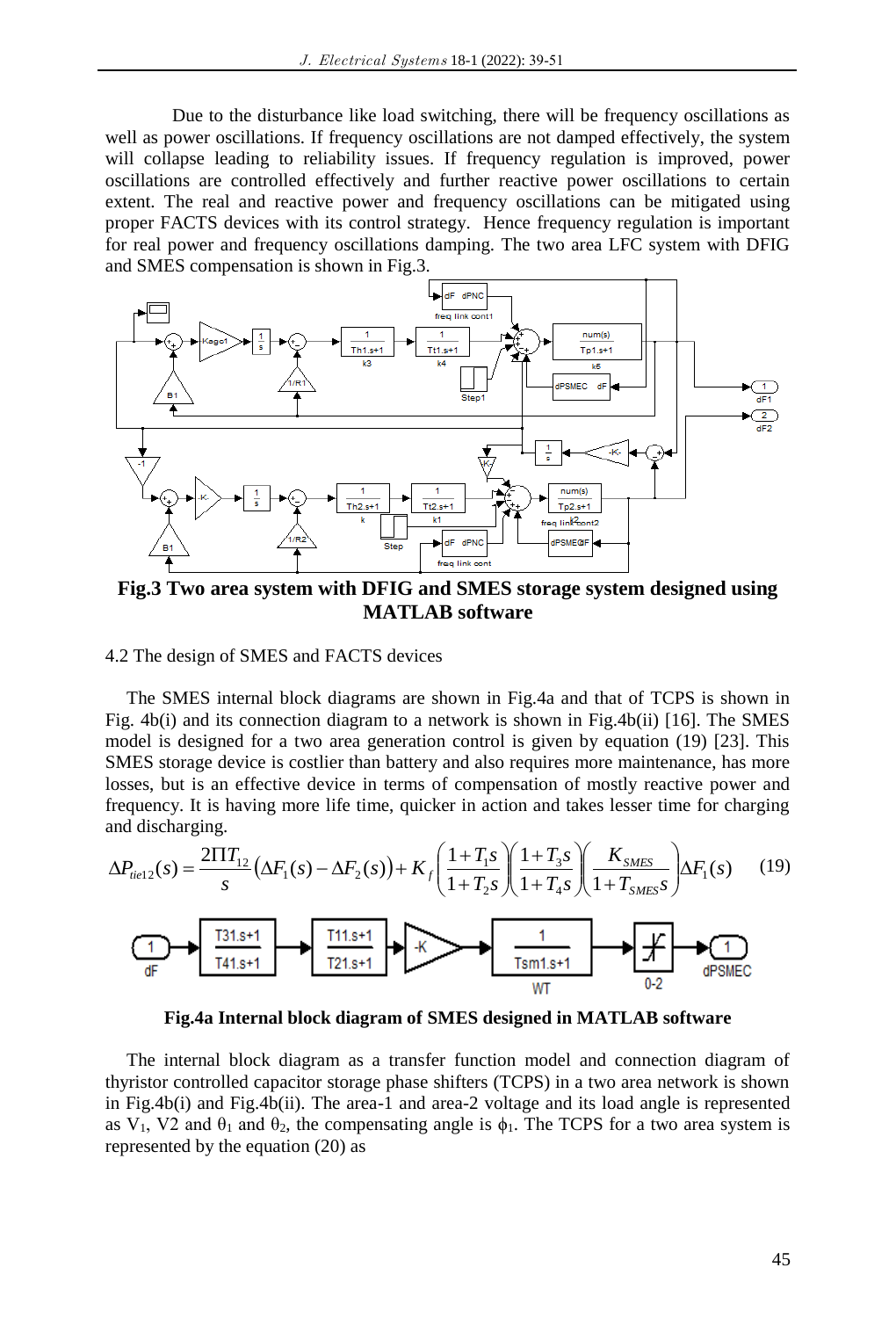D. U Bhaskar *et al*: Application of Super Conductor Magnetic Energy Storage System and FACTS Devices for a Two Area Load Frequency Control Containing Synchronous Generators and DFIG Wind Generator System

$$
\Delta P_{\text{field}}(s) = \frac{2\Pi T_{12}}{s} \left( \Delta F_1(s) - \Delta F_2(s) \right) + T_{12} \left( \frac{K_{\phi}}{1 + T_{CCPS} s} \right) \Delta F_1(s) \tag{20}
$$



**Fig.4b(i) Internal block diagram of TCPS and Fig.4b(ii) network diagram**

The TCPS is one of the better FACTS devices which is connected in series to a network used for real power flow and frequency regulation in a power network. This device is cheaper than SMES, effective, promising, rapid in action, requires lesser maintenance and longer life. Compared to this SSSC is also a series device, is quicker than TCPS with longer life, better controllability even for a very large system. But it is more complex and costlier than TCPS. The equation (21) describes the power and frequency control operation in a tieline and transfer function is in Fig.4c(i) and the network connection of SSSC to a two area

system is shown in Fig.4c(ii).  
\n
$$
\Delta P_{\text{rel2}}(s) = \frac{2\Pi T_{12}}{s} \left( \Delta F_1(s) - \Delta F_2(s) \right) + K_1 \left( \frac{1 + T_1 s}{1 + T_2 s} \right) \left( \frac{1 + T_3 s}{1 + T_4 s} \right) \left( \frac{K_2}{1 + T_5 s} \right) \Delta F_1(s)
$$
\n(21)  
\n
$$
\frac{\prod_{\substack{f \mid 1. \text{st}^{\text{1}} \\ \text{f} \mid 1}}{\prod_{\substack{f \mid 1. \text{st}^{\text{1}} \\ \text{g} \mid 1}} \right) \sqrt{\prod_{\substack{f \mid 1. \text{st}^{\text{1}} \\ \text{g} \mid 1}} \sqrt{\prod_{\substack{f \mid 1. \text{st}^{\text{1}} \\ \text{g} \mid 1}} \sqrt{\prod_{\substack{f \mid 1. \text{st}^{\text{1}} \\ \text{g} \mid 1}} \sqrt{\prod_{\substack{f \mid 1. \text{st}^{\text{1}} \\ \text{g} \mid 1}} \sqrt{\prod_{\substack{f \mid 1. \text{st}^{\text{1}} \\ \text{g} \mid 1}} \sqrt{\prod_{\substack{f \mid 1. \text{st}^{\text{1}} \\ \text{g} \mid 1}} \sqrt{\prod_{\substack{f \mid 1. \text{st}^{\text{1}} \\ \text{g} \mid 1}} \sqrt{\prod_{\substack{f \mid 1. \text{st}^{\text{1}} \\ \text{g} \mid 1}} \sqrt{\prod_{\substack{f \mid 1. \text{st}^{\text{g}} \\ \text{g} \mid 1}} \sqrt{\prod_{\substack{f \mid 1. \text{st}^{\text{g}} \\ \text{g} \mid 1}} \sqrt{\prod_{\substack{f \mid 1. \text{st}^{\text{g}} \\ \text{g} \mid 1}} \sqrt{\prod_{\substack{f \mid 1. \text{st}^{\text{g}} \\ \text{g} \mid 1}} \sqrt{\prod_{\substack{f \mid 1. \text{st}^{\text{g}} \\ \text{g} \mid 1}} \sqrt{\prod_{\substack{f \mid 1. \text{st}^{\text{g}} \\ \text{g} \mid 1}} \sqrt{\prod_{\substack{f \mid
$$

**Fig.4c(i) Internal block diagram of SSSC and Fig.4c(ii) network diagram**

 $\Delta P_{net,2}(s) = \frac{244443}{s}$  **(AF**<sub>1</sub>(x)  $\Delta P_{net,2}(s) + T_{12}$   $\Delta P_{net,2}(s) + T_{13}$ <br> **EVERY is an above distribution block diagram of TCPS and B<sub>R</sub> (b) the second that**  $\Delta P_{net,2}(s)$  **is the interaction of the better FACTS devices w** The internal block diagrams of UPFC and IPFC are shown in Fig.4d(i) and 4d(ii). The UPFC is a single bus hybrid device with SSSC in series to the network and Static Compensator (STATCOM) as a shunt device. Hence, the performance of UPFC is better than SSSC as it is having it and also STATCOM. This makes the UPFC more costlier, complex, more requirement of maintenance, more floor space, and lesser reliable, but is more effective in frequency compensation, power loss control, power flow ability, improves stability and loadability limit and has better dynamic operation than any FACTS device that is connected in a single line. The interline power flow control (IPFC) is a two device single unit series device containing two SSSC devices in two lines or multiple lines. The IPFC is prevalent when compensation is required in more than a single transmission line. This IPFC is a better device than UPFC when voltage, real and reactive power flow, frequency, load angle, losses and stability of a system is considered in two lines, while UPFC will do for a single line. The equations describing the UPFC and IPFC tie-line frequency and power flow regulation can be expressed as in (22) and (23). The parameters and coefficients are shown in Appendix [13 and 16]

$$
\Delta P_{UPFC}(s) = \left(\frac{1}{1 + T_{UPFC}s}\right) \Delta F_1(s)
$$
\n(22)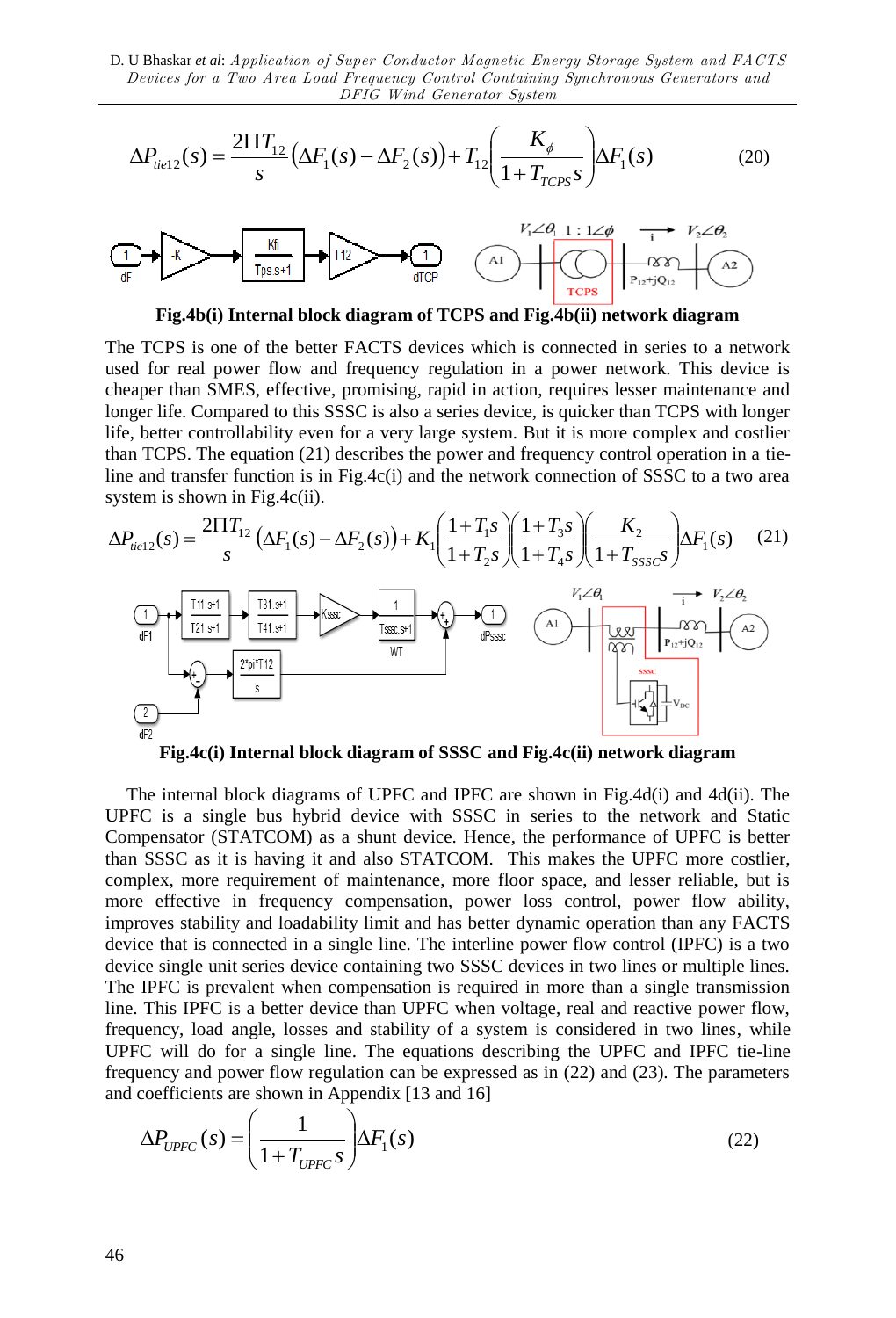$$
\Delta P_{IPFC}(s) = \left(\frac{1}{1 + T_{IPFC}s}\right) \left(K_1 \Delta F_1(s) + K_2 \Delta P_{12}(s)\right)
$$
(23)  

$$
\underbrace{\left(\frac{1}{1 + T_{IPFC}s}\right)}_{dPupfc} \underbrace{\left(\frac{1}{1 \text{ upfc} s + 1}\right)}_{dPupfc} \underbrace{\left(\frac{1}{1 \text{ upfc} s}\right)}_{dPupfc} \underbrace{\left(\frac{1}{1 \text{ upfc} s}\right)}_{dPupfc} \underbrace{\left(\frac{1}{1 \text{ upfc} s}\right)}_{dPupfc} \underbrace{\left(\frac{1}{1 \text{ upfc} s}\right)}_{dPupfc} \underbrace{\left(\frac{1}{1 \text{ upfc} s}\right)}_{dPupfc} \underbrace{\left(\frac{1}{1 \text{ upfc} s}\right)}_{dPupfc}
$$

**Fig.4d(i) Internal diagram of UPFC and Fig.4c(ii) Internal diagram of IPFC**

### **5. Result Analysis**

The influence of various FACTS devices and SMES connected to a circuit shown in Fig.2a is discussed in this section under three cases. The case-1 studies the operation of load change in area-1 at 1 second with SMES, TCPS and hybrid combination of both for a 0.1 p.u. increase and the effect of frequency change and effectiveness among these two are analyzed. In the case-2, performance of TCPS, SSSC, UPFC and IPFC are studied and their effectiveness is analyzed. Later in the third case, coordinated energy devices are planned in which two energy storage devices or FACTS devices are connected in parallel and the best combination among them is observed.



**Fig. 5(i) Area-1 (top) and area-2 change in frequency under case-1 and Fig.5(ii) for case-2**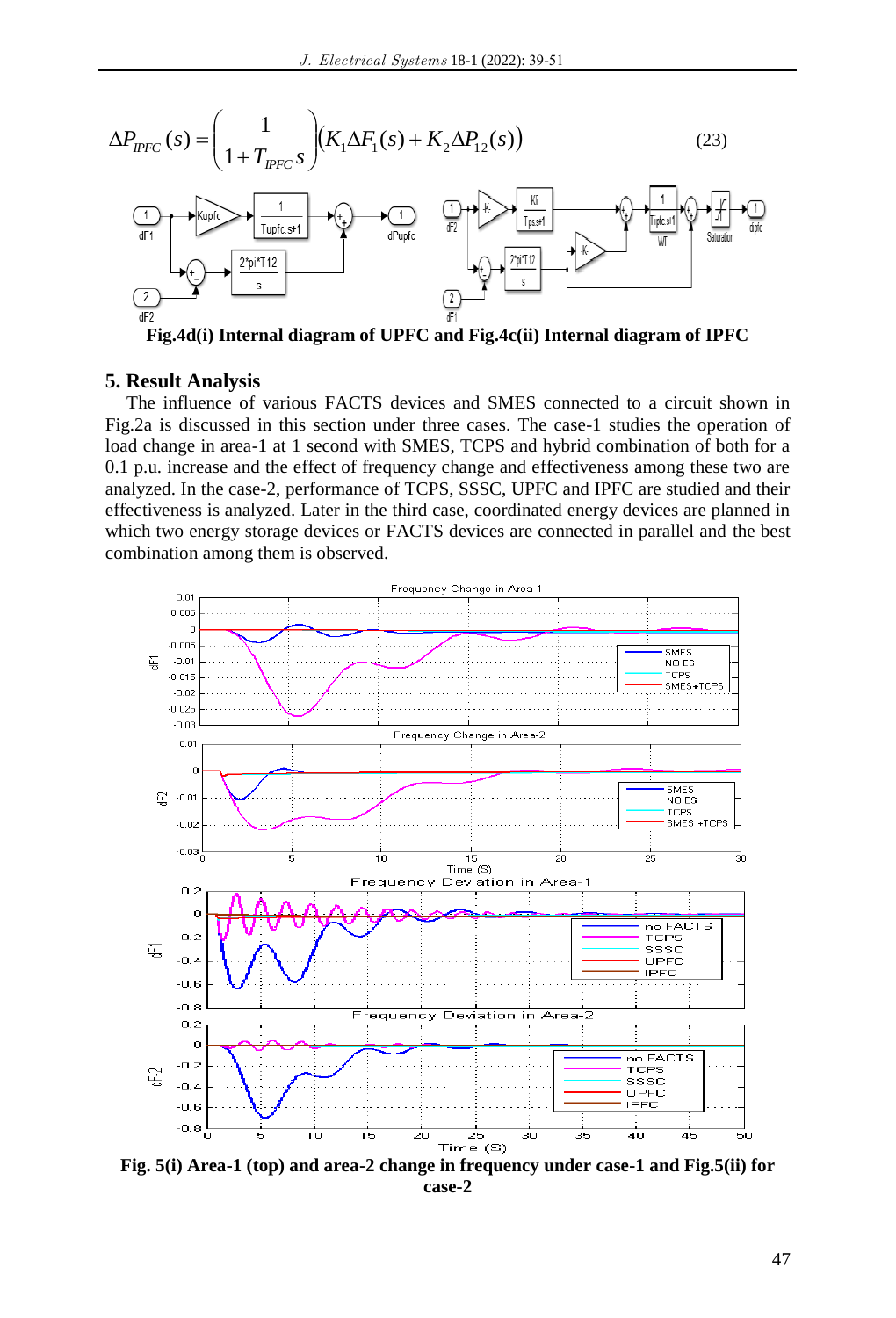In the case-1, the objective is to find the better device among SMES and TCPS, so almost same rating devices are considered for the same two area bus network. From the Fig.5(i), it is observed that the change in frequency in area-1 (top) without any energy storage device (NO ES) is having more deviation of -0.0275 p.u. while with SMES is having very small deviation with lesser oscillations and settled quickly. When TCPS and hybrid combination of TCPS and SMES is observed, the deviation in frequency is very lesser than with SMES, which is almost negligible even for a 10% change in load suddenly. When comparing TCPS and hybrid devices in this case, the hybrid device is very dynamic and quicker in response. Compared to area-1, the area-2 is having lesser frequency deviation and frequency response is quicker as load change is in area-1 only and its influence to certain extent is observed in area-2 as it is connected to a tie-line. Hence, hybrid system is best, next is TCPS and then SMES is better in operation.

For the case-2, TCPS, SSSC, UPFC and IPFC based FACTS devices are considered for the same bed system, but with 50% increase in the load. It can be seen in Fig.5(ii) such large load change in one area will persuade remaining areas connected to a tie-line. There is almost 0.6 p.u. change in the frequency, which is very dangerous to a system and it will trip the network with the help of frequency protection relays. The sustained oscillations are observed in area-1 (top) and area-2 (bottom) is with TCPS. The frequency deviation is controlled by changing its phase angle, as it is little lesser predominating, oscillations are observed. The oscillations with  $\pm 0.2$  p.u. are with lesser frequency (or higher time period) with TCPS as is a device having resonating column elements like inductor and capacitor. As describes in equation (18), TCPS is like a lag compensator of  $1<sup>st</sup>$  order system and its frequency of oscillations depends on its time constant and its amplitude depends on the gain constant.

Now, SSSC is compared for the analysis, it is a better device than TCPS and is a  $3<sup>rd</sup>$ order system with higher performance characteristics and better dynamic response as in equation (19). Hence, a small deviation of 0.02 p.u. or 2% is observed at the instant of load change and completely became zero in 12s. The UPFC which is a combination of SSSC and UPFC is described with a single order transfer function, but with different arrangement of its closed loop and is having better time constant and gain values than SSSC. Hence, this UPFC with better closed loop and hybrid characteristics is performing better than SSSC with a deviation of 0.012 p.u. and settled in 8 seconds. Now, finally IPFC which is a dual-SSSC in both areas is found having 0.006 p.u. frequency deviation and settled in less than 5 seconds. Therefore, among all the devices, the IPFC is the best with least deviation to frequency with 50% rapid change in load and quicker in response.

As observed in thecase-2, among all the external devices, SMES is having inferior performance and then TCPS, SSSC, UPFC, and IPFC. When considering coordinated SMES along with TCPS, the overall performance is found to be the best. In the third case, the frequency deviation is observed under no external storage device, coordinated SMES and SSSC, SMES with TCPS and SMES with another same SMES. With SMES-SMES, the deviation is high as with pink color markings, with SMES - TCPS coordination as wit red color data, the deviation is better than SMES-SMES. with SMES – TECPS (with green color marking), the deviation is very small and system is completely stable and is better than other twio cases or with TCPS alone.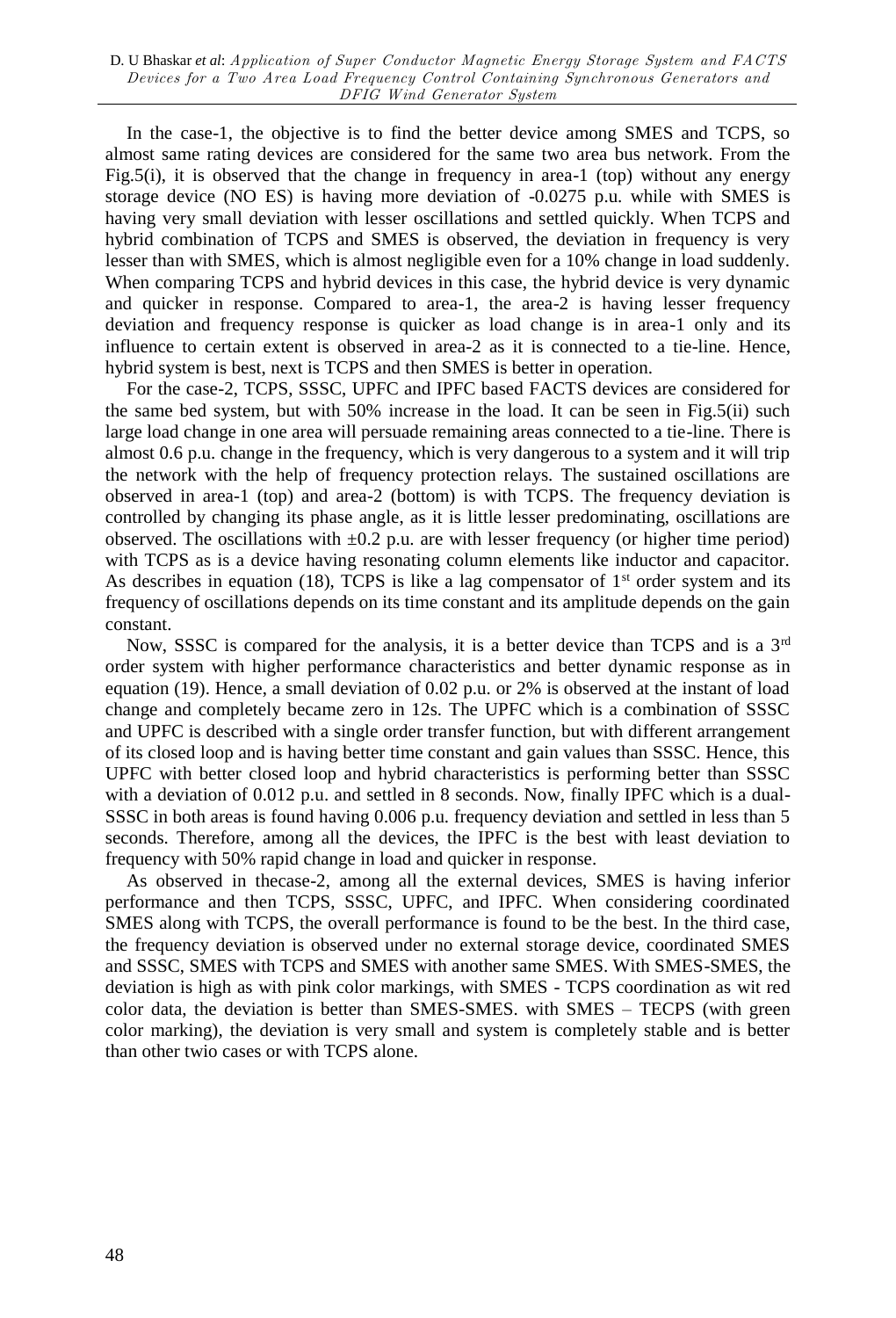

change in frequency in area1

**Fig. 6(i) Area-1 (top) and area-2 change in frequency under case-1 and Fig.6(ii) for case-2**

## **6. Conclusion**

In this paper, SMES, TCPS, SSSC, UPFC and IPFC are analyzed for a two area network with sudden load change in area-1 and the compensation characteristics of the devices are observed in both the areas. If in one area, there is a sudden change in the load, this load change in the other area is influenced as both the areas are connected to a tie-line network. A small deviation in load in one area may not change the frequency considerably in other area, but a large change in load will influence to a greater extent, that may trip both areas from the grid due to large frequency and power flow deviations. Hence, protection of the system and reliability are considered, these external energy or FACTS devices play a vital role in controlling a surge change in frequency or power flow deviation. Among all these devices considered, SMES is good, the better than this in performance increasing order is TCPS, SSSC, UPFC and the best device is IPFC. This IPFC is having more advantages than UPFC is lesser complex, lesser switching elements and can be connected to more lines with a cheaper price than UPFC. With basic primary, secondary and tertiary frequency control mechanism, the DFIG frequency reached to normal value after few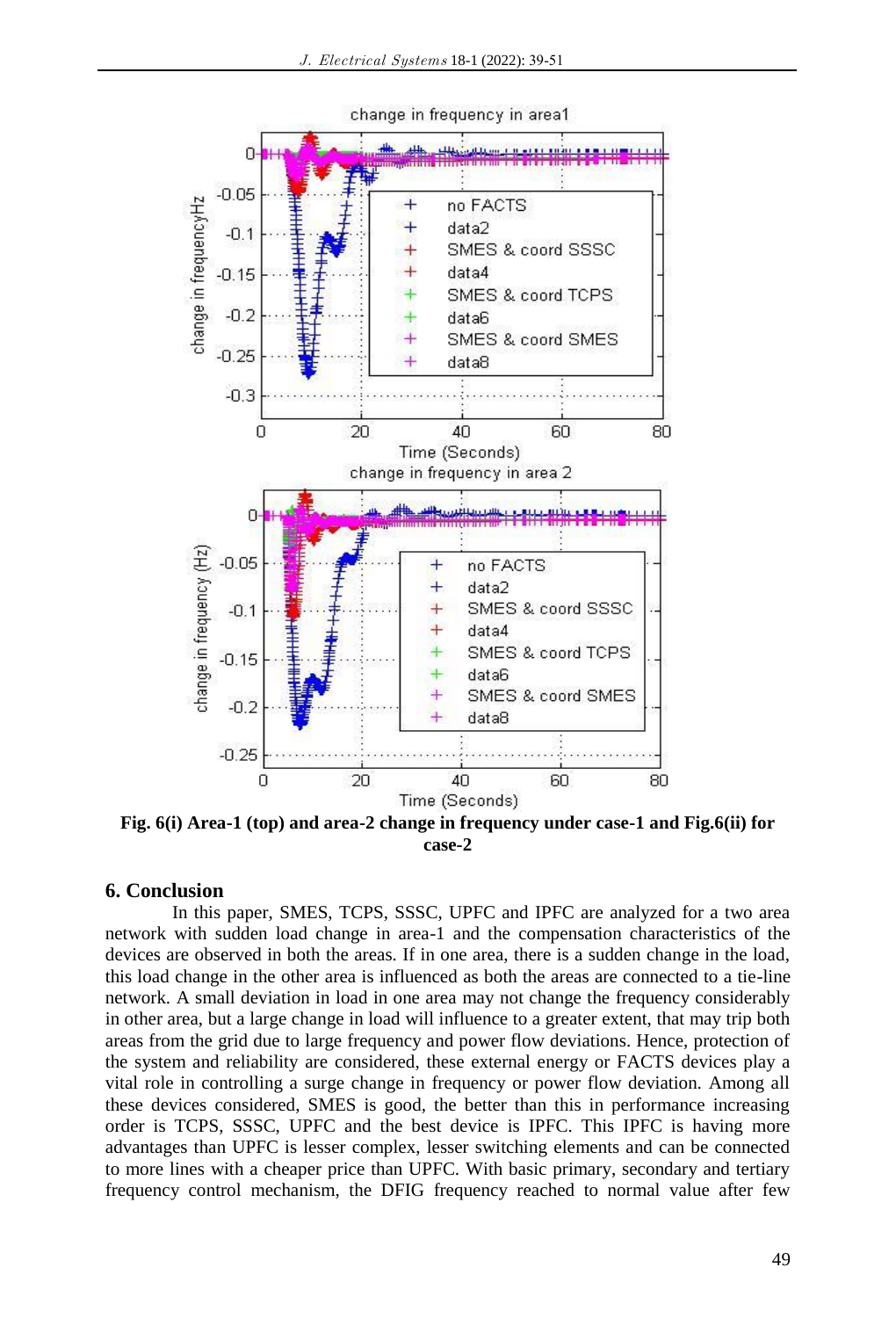oscillations. With SSSC, frequency settling is better than with FACTS. But TCPS is better than SMES and is better than SSSC in controlling real power and frequency deviation. With coordinated FACTS- SMES, SMES and TCPS behavior is best, SMES-SSSC is better and SMES-SMES is good than without FACTS or SMES. Hence, along with basic frequency regulation, application of full rated TCPS or with half rated each with coordinated SMES-TCPS is a better option for LFC.

## **Appendix**

Synchronous generator, DFIG and tie-line parameters:  $K_{\text{age1}}=0.05$ ;  $K_{\text{age2}}=0.05$ ;  $H_{\text{e1}}=3.5$ ;  $H_{e2}=3.5$ ;  $T_{12}=0.0866$ ;  $K_{w1}=0.1$ ;  $K_{wp1}=1.58$ ;  $K_{w12}=0.1$ ;  $K_{wp2}=1.61$ ;  $T_{t1}=1$ ;  $T_{t2}=1$ ;  $T_{w1}=6$ ;  $T_{w2}=6$ ;  $T_{a1}=0.2$ ;  $T_{a2}=0.2$ ;  $K_{p1}=12$ ;  $K_{p2}=12$ ;  $R_{1}=3$ ;  $R_{2}=3$ ;  $T_{h1}=0.1$ ;  $T_{h2}=0.1$ ;  $T_{p1}=10$ ;  $T_{p2}=15$ ;  $T_{r1}$ =0.1;  $T_{r2}$ =0.1;

SSSC parameters: Ksssc=15.91830; Tsssc=0.0815254; T<sub>11</sub>=0.0814835; T<sub>21</sub>=0.0815148;  $T_{31}$ =0.082393; T<sub>41</sub>=0.081295. UPFC parameters: T<sub>upfc</sub>=0.017801; K<sub>upfc</sub>=1.0;

IPFC parameters:  $K_{\text{ipfc1}} = 3.1270$ ;  $K_{\text{ipfc2}} = 3.12116$ ;  $T_{\text{ipfc}} = 0.006145$ .

SMES parameters: W<sub>max</sub>=1.4; W<sub>min</sub>=0.0; T<sub>0</sub>=0.07; B<sub>1</sub>=1.1; P<sub>max</sub>=3; P<sub>min</sub>=0; K=10.1378;  $T_{\text{sm}}=10.50;$   $K_1=20.2188;$   $T_{11}=0.587;$   $T_{21}=0.158;$   $T_{31}=0.0575;$   $T_{41}=0.2316;$  $T_{sm1}=0.2151; K_{fi}=24.9004; T_{ps}=0.0016172.$ 

## **Reference**

- [1] Abdulraheem, Bashar Sabeeh, and Chin Kim Gan. "Power system frequency stability and control: Survey." *International Journal of Applied Engineering Research* 11, no. 8 (2016): 5688-5695.
- [2] Falahati, Saber, Seyed Abbas Taher, and Mohammad Shahidehpour. "Grid secondary frequency control by optimized fuzzy control of electric vehicles." *IEEE Transactions on Smart Grid* 9, no. 6 (2017): 5613-5621.
- [3] Annamraju, Anil, and Srikanth Nandiraju. "Coordinated control of conventional power sources and PHEVs using jaya algorithm optimized PID controller for frequency control of a renewable penetrated power system." *Protection and Control of Modern Power Systems* 4, no. 1 (2019): 1-13.
- [4] Khooban, Mohammad-Hassan, Tomislav Dragicevic, Frede Blaabjerg, and Marko Delimar. "Shipboard microgrids: A novel approach to load frequency control." *IEEE Transactions on Sustainable Energy* 9, no. 2 (2017): 843-852.
- [5] Dreidy, Mohammad, H. Mokhlis, and Saad Mekhilef. "Inertia response and frequency control techniques for renewable energy sources: A review." *Renewable and sustainable energy reviews* 69 (2017): 144-155.
- [6] Pandey, Shashi Kant, Soumya R. Mohanty, and Nand Kishor. "A literature survey on load–frequency control for conventional and distribution generation power systems." *Renewable and Sustainable Energy Reviews* 25 (2013): 318-334.
- [7] Veerasamy, Veerapandiyan, Noor Izzri Abdul Wahab, Rajeswari Ramachandran, Arangarajan Vinayagam, Mohammad Lutfi Othman, Hashim Hizam, and Jeevitha Satheeshkumar. "Automatic load frequency control of a multi-area dynamic interconnected power system using a hybrid PSO-GSA-tuned PID controller." *Sustainability* 11, no. 24 (2019): 6908.
- [8] Jagatheesan, Kaliannan, B. Anand, Sourav Samanta, Nilanjan Dey, Amira S. Ashour, and Valentina E. Balas. "Particle swarm optimisation-based parameters optimisation of PID controller for load frequency control of multi-area reheat thermal power systems." *International Journal of Advanced Intelligence Paradigms* 9, no. 5-6 (2017): 464-489.
- [9] Singh, Amita, Veena Sharma, and Vineet Kumar. "Meta-heuristic Approaches for Solving Automatic Generation Control Problems: A Brief Review." In *2018 IEEE 8th Power India International Conference (PIICON)*, pp. 1-4. IEEE, 2018.
- [10] Bayati, Mostafa. "Using cuckoo optimization algorithm and imperialist competitive algorithm to solve inverse kinematics problem for numerical control of robotic manipulators." *Proceedings of the Institution of Mechanical Engineers, Part I: Journal of Systems and Control Engineering* 229, no. 5 (2015): 375-387.
- [11] Mohamed, Emad A., and Yasunori Mitani. "Load frequency control enhancement of islanded micro-grid considering high wind power penetration using superconducting magnetic energy storage and optimal controller." *Wind Engineering* 43, no. 6 (2019): 609-624.